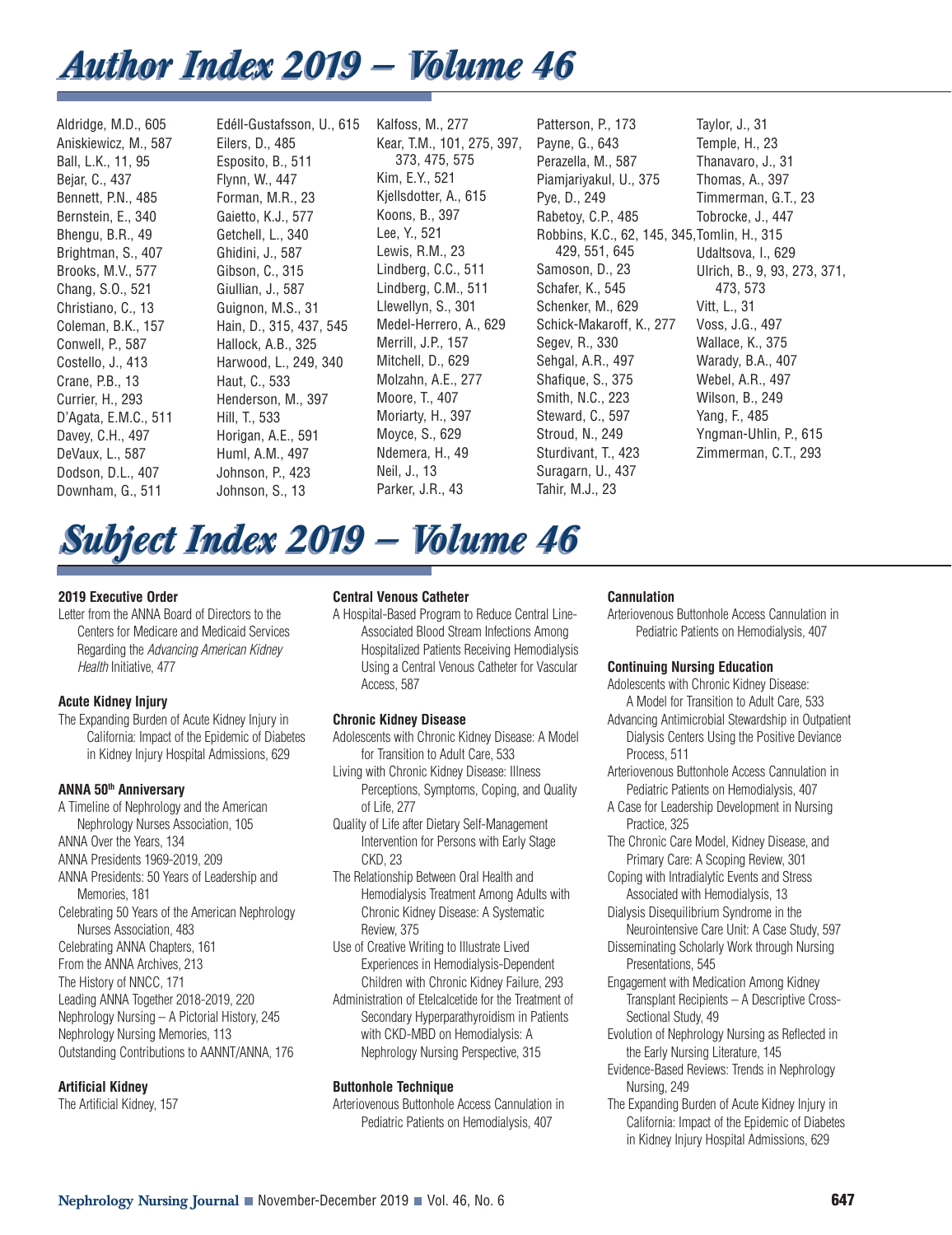- Factors Related to International Travel for Transplantation Among U.S.-Listed Kidney Transplant Candidates, 397
- Fatigue in Individuals with End Stage Renal Disease, 497
- The Feasibility of Studying Fatigue Over Time in Patients on Hemodialysis: A Pilot Study and Lessons Learned, 591
- Healing Tough Wounds Using Topical Oxygen Therapy During Hemodialysis Sessions, 330
- A Hospital-Based Program to Reduce Central Line-Associated Blood Stream Infections Among Hospitalized Patients Receiving Hemodialysis Using a Central Venous Catheter for Vascular Access, 587
- How Do Patients on Hemodialysis Perceive and Overcome Hemodialysis?: Concept Development of the Resilience of Patients on Hemodialysis, 521
- Immunization Recommendations for Pediatric Patients with Chronic Kidney Disease, Nephrotic Syndrome, and Renal Transplants: A Literature Review and Quality Improvement Project, 413
- An Interview with Neiltje Gedney Home Dialyzor and Patient Advocate, 173
- Issues in Palliative Care: Pain Management for Adults with End Stage Renal Disease, 437
- Living with Chronic Kidney Disease: Illness Perceptions, Symptoms, Coping, and Quality of Life, 277
- Partnering with Patients, Families, and Caregivers in Nephrology Nursing Research, 340
- Perceptions and Practices of Nephrology Nurses Working in Home Dialysis: An International Survey, 485
- Predictors and Outcomes of Acute Kidney Injury after Cardiac Surgery, 31
- Protecting Restricted Extremities: The Implementation of a Pink Wristband, 423
- Quality of Life after Dietary Self-Management Intervention for Persons with Early Stage CKD, 23
- The Relationship Between Oral Health and Hemodialysis Treatment Among Adults with Chronic Kidney Disease: A Systematic Review, 375
- The Shortage of Expert Nephrology Nurses in Hemodialysis: A Literature Review, 577
- Sleep Quality, Fatigue, and Health-Related Quality of Life in Patients on Initial Peritoneal Dialysis and Multiple Modalities after Two Years: A Prospective Study, 615
- Standing on the Shoulders of Giants: Innovations in Dialysis, 223
- Teaching Nursing Students the Care of a Patient with End Stage Renal Disease in a Pediatric Nursing Theory Course: A Comparison of Two Instructional Methods, 605
- Use of Creative Writing to Illustrate Lived Experiences in Hemodialysis-Dependent Children with Chronic Kidney Failure, 293
- Use of an Educational Intervention to Improve Fluid Restriction Adherence in Patients on Hemodialysis, 43

#### **End Stage Renal Disease**

- Fatigue in Individuals with End Stage Renal Disease, 497
- Issues in Palliative Care: Pain Management for Adults with End Stage Renal Disease, 437
- Teaching Nursing Students the Care of a Patient with End Stage Renal Disease in a Pediatric Nursing Theory Course: A Comparison of Two Instructional Methods, 605

#### **Fatigue**

Fatigue in Individuals with End Stage Renal Disease, 497

- The Feasibility of Studying Fatigue Over Time in Patients on Hemodialysis: A Pilot Study and Lessons Learned, 591
- Sleep Quality, Fatigue, and Health-Related Quality of Life in Patients on Initial Peritoneal Dialysis and Multiple Modalities after Two Years: A Prospective Study, 615

#### **Hemodialysis**

- Advancing Antimicrobial Stewardship in Outpatient Dialysis Centers Using the Positive Deviance Process, 511
- Arteriovenous Buttonhole Access Cannulation in Pediatric Patients on Hemodialysis, 407
- Coping with Intradialytic Events and Stress Associated with Hemodialysis, 13
- Dialysis Disequilibrium Syndrome in the Neurointensive Care Unit: A Case Study, 597
- The Feasibility of Studying Fatigue Over Time in Patients on Hemodialysis: A Pilot Study and Lessons Learned, 591
- Healing Tough Wounds Using Topical Oxygen Therapy During Hemodialysis Sessions, 330
- A Hospital-Based Program to Reduce Central Line-Associated Bloodstream Infections Among Hospitalized Patients Receiving Hemodialysis Using a Central Venous Catheter for Vascular Access, 587
- How Do Patients on Hemodialysis Perceive and Overcome Hemodialysis?: Concept Development of the Resilience of Patients on Hemodialysis, 521
- The Relationship Between Oral Health and Hemodialysis Treatment Among Adults with Chronic Kidney Disease: A Systematic Review, 375
- The Shortage of Expert Nephrology Nurses in Hemodialysis: A Literature Review, 577
- Use of Creative Writing to Illustrate Lived Experiences in Hemodialysis-Dependent Children with Chronic Kidney Failure, 293
- Use of an Educational Intervention to Improve Fluid Restriction Adherence in Patients on Hemodialysis, 43

#### **Home Hemodialysis**

An Interview with Neiltje Gedney – Home Dialyzor and Patient Advocate, 173

#### **Leadership**

A Case for Leadership Development in Nursing Practice, 325

#### **Palliative Care**

Issues in Palliative Care: Pain Management for Adults with End Stage Renal Disease, 437

#### **Pediatrics**

- Adolescents with Chronic Kidney Disease: A Model for Transition to Adult Care, 533
- Arteriovenous Buttonhole Access Cannulation in Pediatric Patients on Hemodialysis, 407
- Immunization Recommendations for Pediatric Patients with Chronic Kidney Disease, Nephrotic Syndrome, and Renal Transplants: A Literature Review and Quality Improvement Project, 413

#### **Peritoneal Dialysis**

Sleep Quality, Fatigue, and Health-Related Quality of Life in Patients on Initial Peritoneal Dialysis and Multiple Modalities after Two Years: A Prospective Study, 615

#### **Transplant**

- Engagement with Medication Among Kidney Transplant Recipients – A Descriptive Cross-Sectional Study, 49
- Factors Related to International Travel for Transplantation Among U.S.-Listed Kidney Transplant Candidates, 397
- Immunization Recommendations for Pediatric Patients with Chronic Kidney Disease, Nephrotic Syndrome, and Renal Transplants: A Literature Review and Quality Improvement Project, 413